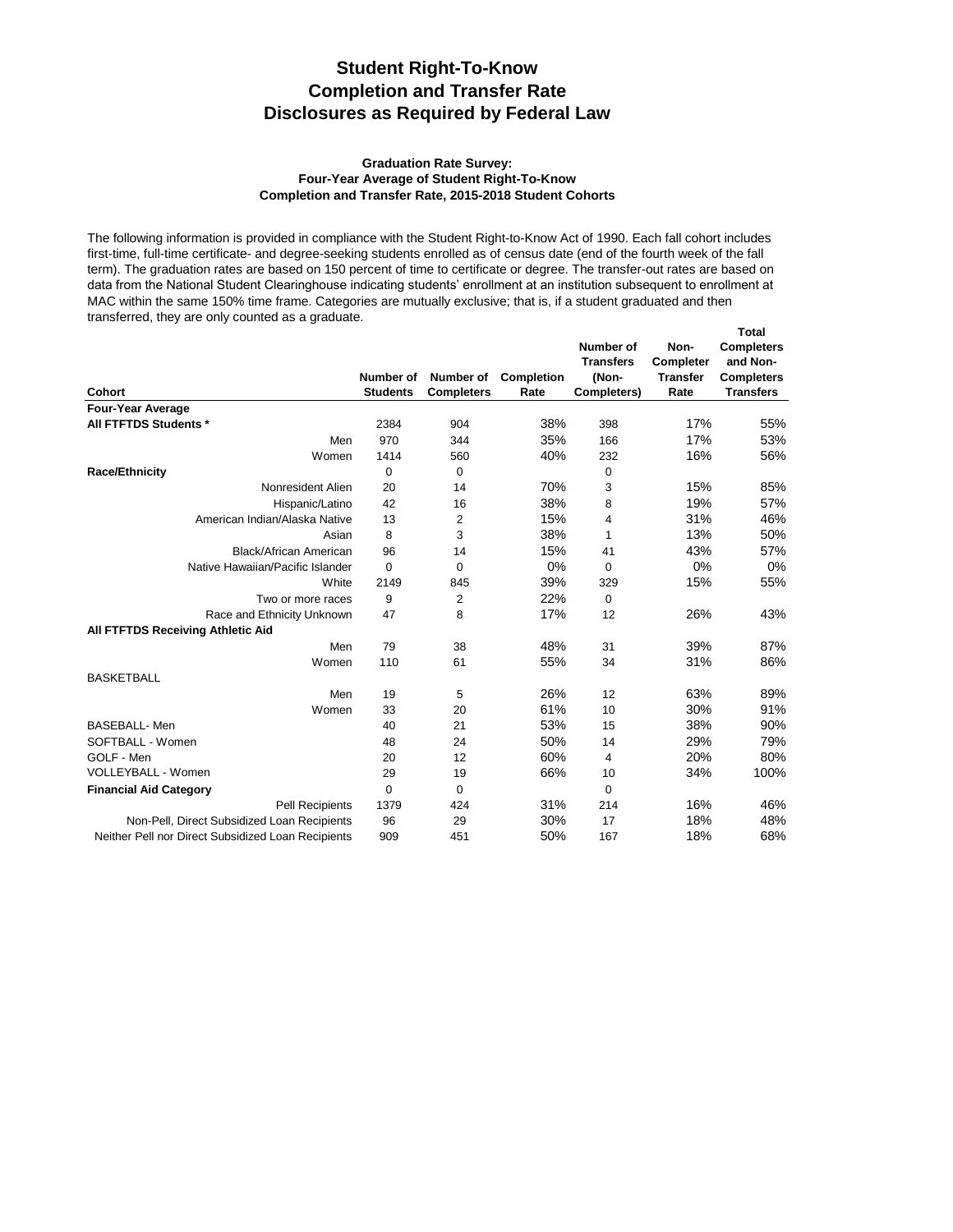| Cohort                                             | Number of<br><b>Students</b> | Number of<br><b>Completers</b> | Completion<br>Rate | Number of<br><b>Transfers</b><br>(Non-<br>Completers) | Non-<br>Completer<br><b>Transfer</b><br>Rate | <b>Total</b><br><b>Completers</b><br>and Non-<br><b>Completers</b><br><b>Transfers</b> |
|----------------------------------------------------|------------------------------|--------------------------------|--------------------|-------------------------------------------------------|----------------------------------------------|----------------------------------------------------------------------------------------|
| <b>Fall 2018</b>                                   |                              |                                |                    |                                                       |                                              |                                                                                        |
| All FTFTDS Students *                              | 534                          | 227                            | 43%                | 93                                                    | 17%                                          | 60%                                                                                    |
| Men                                                | 207                          | 86                             | 42%                | 35                                                    | 17%                                          | 58%                                                                                    |
| Women                                              | 327                          | 141                            | 43%                | 58                                                    | 18%                                          | 61%                                                                                    |
| <b>Race/Ethnicity</b>                              |                              |                                |                    |                                                       |                                              |                                                                                        |
| Nonresident Alien                                  | 10                           | 8                              | 0%                 | 0                                                     | 0%                                           | 80%                                                                                    |
| Hispanic/Latino                                    | 13                           | 7                              | 54%                | 2                                                     | 15%                                          | 69%                                                                                    |
| American Indian/Alaska Native                      | 3                            | 0                              | 0%                 | 1                                                     | 33%                                          | 33%                                                                                    |
| Asian                                              | $\overline{2}$               | 0                              | 0%                 | 0                                                     | 0%                                           | 0%                                                                                     |
| Black/African American                             | 16                           | 4                              | 25%                | 7                                                     | 44%                                          | 69%                                                                                    |
| Native Hawaiian/Pacific Islander                   | $\mathbf 0$                  | 0                              | 0%                 | 0                                                     | 0%                                           | 0%                                                                                     |
| White                                              | 471                          | 203                            | 43%                | 81                                                    | 17%                                          | 60%                                                                                    |
| Two or more races                                  | 9                            | 2                              | 0%                 | 0                                                     | 0%                                           | 22%                                                                                    |
| Race and Ethnicity Unknown                         | 10                           | 3                              | 30%                | 2                                                     | 20%                                          | 50%                                                                                    |
| All FTFTDS Receiving Athletic Aid                  |                              |                                |                    |                                                       |                                              |                                                                                        |
| Men                                                | 17                           | 9                              | 53%                | 5                                                     | 29%                                          | 82%                                                                                    |
| Women                                              | 26                           | 19                             | 73%                | 4                                                     | 15%                                          | 88%                                                                                    |
| Basketball                                         |                              |                                |                    |                                                       |                                              |                                                                                        |
| Men                                                | 5                            | 1                              | 20%                | 3                                                     | 60%                                          | 80%                                                                                    |
| Women                                              | 9                            | $\overline{7}$                 | 78%                | 2                                                     | 22%                                          | 100%                                                                                   |
| Baseball - Men                                     | 7                            | 4                              | 57%                | 2                                                     | 29%                                          | 86%                                                                                    |
| Softball - Women                                   | 11                           | 8                              | 73%                | 2                                                     | 18%                                          | 91%                                                                                    |
| Golf - Men                                         | 5                            | 4                              | 80%                | 0                                                     | 0%                                           | 80%                                                                                    |
| Volleyball - Women                                 | 6                            | 6                              | 100%               | 0                                                     | 0%                                           | 100%                                                                                   |
| <b>Financial Aid Category</b>                      |                              |                                |                    |                                                       |                                              |                                                                                        |
| Pell Recipients                                    | 311                          | 111                            | 36%                | 53                                                    | 17%                                          | 53%                                                                                    |
| Non-Pell, Direct Subsidized Loan Recipients        | 20                           | $\overline{7}$                 | 35%                | 5                                                     | 25%                                          | 60%                                                                                    |
| Neither Pell nor Direct Subsidized Loan Recipients | 203                          | 109                            | 54%                | 35                                                    | 17%                                          | 71%                                                                                    |

| Cohort                                             | Number of<br><b>Students</b> | Number of<br><b>Completers</b> | Completion<br>Rate | <b>Number of</b><br><b>Transfers</b><br>(Non-<br>Completers) | Non-<br>Completer<br><b>Transfer</b><br>Rate | <b>Total</b><br><b>Completers</b><br>and Non-<br><b>Completers</b><br><b>Transfers</b> |
|----------------------------------------------------|------------------------------|--------------------------------|--------------------|--------------------------------------------------------------|----------------------------------------------|----------------------------------------------------------------------------------------|
| <b>Fall 2017</b>                                   |                              |                                |                    |                                                              |                                              |                                                                                        |
| All FTFTDS Students *                              | 593                          | 236                            | 40%                | 87                                                           | 15%                                          | 54%                                                                                    |
| Men                                                | 237                          | 85                             | 36%                | 43                                                           | 18%                                          | 54%                                                                                    |
| Women                                              | 356                          | 151                            | 42%                | 44                                                           | 12%                                          | 55%                                                                                    |
| <b>Race/Ethnicity</b>                              |                              |                                |                    |                                                              |                                              |                                                                                        |
| Nonresident Alien                                  | 8                            | 4                              | 0%                 | 3                                                            | 38%                                          | 88%                                                                                    |
| Hispanic/Latino                                    | 13                           | 4                              | 31%                | 3                                                            | 23%                                          | 54%                                                                                    |
| American Indian/Alaska Native                      | 5                            | 1                              | 20%                | 2                                                            | 40%                                          | 60%                                                                                    |
| Asian                                              | $\overline{2}$               | 1                              | 50%                | 0                                                            | 0%                                           | 50%                                                                                    |
| Black/African American                             | 20                           | 3                              | 15%                | 10                                                           | 50%                                          | 65%                                                                                    |
| Native Hawaiian/Pacific Islander                   | $\mathbf 0$                  | $\Omega$                       | 0%                 | $\Omega$                                                     | 0%                                           | 0%                                                                                     |
| White                                              | 540                          | 222                            | 41%                | 69                                                           | 13%                                          | 54%                                                                                    |
| Two or more races                                  | 0                            | 0                              | 0%                 | 0                                                            | 0%                                           | 0%                                                                                     |
| Race and Ethnicity Unknown                         | 5                            | 1                              | 20%                | 0                                                            | 0%                                           | 20%                                                                                    |
| All FTFTDS Receiving Athletic Aid                  |                              |                                |                    |                                                              |                                              |                                                                                        |
| Men                                                | 19                           | 5                              | 26%                | 10                                                           | 53%                                          | 79%                                                                                    |
| Women                                              | 30                           | 16                             | 53%                | 8                                                            | 27%                                          | 80%                                                                                    |
| Basketball                                         |                              |                                |                    |                                                              |                                              |                                                                                        |
| Men                                                | 3                            | $\mathbf 0$                    | 0%                 | 3                                                            | 100%                                         | 100%                                                                                   |
| Women                                              | 9                            | 4                              | 44%                | 3                                                            | 33%                                          | 78%                                                                                    |
| Baseball - Men                                     | 13                           | 4                              | 31%                | 7                                                            | 54%                                          | 85%                                                                                    |
| Softball - Women                                   | 15                           | 7                              | 47%                | 4                                                            | 27%                                          | 73%                                                                                    |
| Golf - Men                                         | 3                            | 1                              | 33%                | 0                                                            | 0%                                           | 33%                                                                                    |
| Volleyball - Women                                 | 6                            | 5                              | 83%                | 1                                                            | 17%                                          | 100%                                                                                   |
| <b>Financial Aid Category</b>                      |                              |                                |                    |                                                              |                                              |                                                                                        |
| <b>Pell Recipients</b>                             | 337                          | 110                            | 33%                | 45                                                           | 13%                                          | 46%                                                                                    |
| Non-Pell, Direct Subsidized Loan Recipients        | 28                           | 10                             | 36%                | 2                                                            | 7%                                           | 43%                                                                                    |
| Neither Pell nor Direct Subsidized Loan Recipients | 228                          | 116                            | 51%                | 40                                                           | 18%                                          | 68%                                                                                    |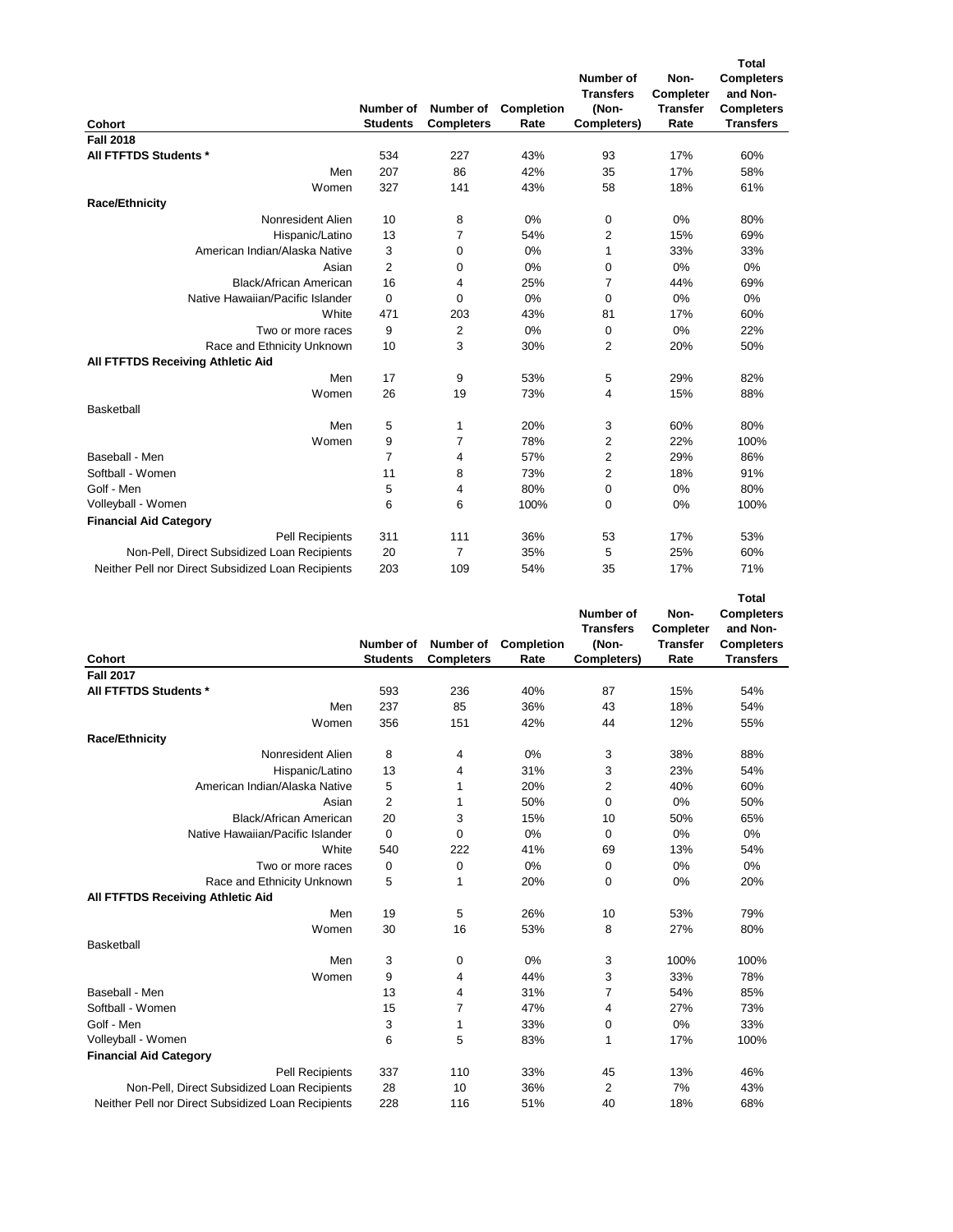| <b>Cohort</b>                                      | Number of<br><b>Students</b> | Number of<br><b>Completers</b> | Completion<br>Rate | Number of<br><b>Transfers</b><br>(Non-<br>Completers) | Non-<br>Completer<br><b>Transfer</b><br>Rate | <b>Total</b><br><b>Completers</b><br>and Non-<br><b>Completers</b><br><b>Transfers</b> |
|----------------------------------------------------|------------------------------|--------------------------------|--------------------|-------------------------------------------------------|----------------------------------------------|----------------------------------------------------------------------------------------|
| <b>Fall 2016</b>                                   |                              |                                |                    |                                                       |                                              |                                                                                        |
| All FTFTDS Students *                              | 636                          | 211                            | 33%                | 108                                                   | 17%                                          | 50%                                                                                    |
| Men                                                | 243                          | 74                             | 30%                | 37                                                    | 15%                                          | 46%                                                                                    |
| Women                                              | 393                          | 137                            | 35%                | 71                                                    | 18%                                          | 53%                                                                                    |
| <b>Race/Ethnicity</b>                              |                              |                                |                    |                                                       |                                              |                                                                                        |
| Nonresident Alien                                  | 1                            | 1                              | 0%                 | 0                                                     | 0%                                           | 100%                                                                                   |
| Hispanic/Latino                                    | 12                           | 4                              | 33%                | $\overline{\mathbf{c}}$                               | 17%                                          | 50%                                                                                    |
| American Indian/Alaska Native                      | 2                            | 0                              | 0%                 | 0                                                     | 0%                                           | 0%                                                                                     |
| Asian                                              | $\mathbf{1}$                 | 1                              | 100%               | $\mathbf 0$                                           | 0%                                           | 100%                                                                                   |
| <b>Black/African American</b>                      | 33                           | 1                              | 3%                 | 18                                                    | 55%                                          | 58%                                                                                    |
| Native Hawaiian/Pacific Islander                   | $\mathbf 0$                  | 0                              | 0%                 | 0                                                     | 0%                                           | 0%                                                                                     |
| White                                              | 576                          | 204                            | 35%                | 83                                                    | 14%                                          | 50%                                                                                    |
| Two or more races                                  | $\mathbf 0$                  | 0                              | 0%                 | 0                                                     | 0%                                           | 0%                                                                                     |
| Race and Ethnicity Unknown                         | 11                           | 0                              | 0%                 | 5                                                     | 45%                                          | 45%                                                                                    |
| All FTFTDS Receiving Athletic Aid                  |                              |                                |                    |                                                       |                                              |                                                                                        |
| Men                                                | 19                           | 10                             | 53%                | 9                                                     | 47%                                          | 100%                                                                                   |
| Women                                              | 28                           | 10                             | 36%                | 14                                                    | 50%                                          | 86%                                                                                    |
| Basketball                                         |                              |                                |                    |                                                       |                                              |                                                                                        |
| Men                                                | 4                            | 0                              | 0%                 | 4                                                     | 100%                                         | 100%                                                                                   |
| Women                                              | 7                            | 3                              | 43%                | 4                                                     | 57%                                          | 100%                                                                                   |
| Baseball - Men                                     | 9                            | 5                              | 56%                | 4                                                     | 44%                                          | 100%                                                                                   |
| Softball - Women                                   | 12                           | 3                              | 25%                | 5                                                     | 42%                                          | 67%                                                                                    |
| Golf - Men                                         | 6                            | 5                              | 83%                | 1                                                     | 17%                                          | 100%                                                                                   |
| Volleyball - Women                                 | 9                            | 4                              | 44%                | 5                                                     | 56%                                          | 100%                                                                                   |
| <b>Financial Aid Category</b>                      |                              |                                |                    |                                                       |                                              |                                                                                        |
| <b>Pell Recipients</b>                             | 385                          | 109                            | 28%                | 60                                                    | 16%                                          | 44%                                                                                    |
| Non-Pell, Direct Subsidized Loan Recipients        | 23                           | 6                              | 26%                | 4                                                     | 17%                                          | 43%                                                                                    |
| Neither Pell nor Direct Subsidized Loan Recipients | 228                          | 96                             | 42%                | 44                                                    | 19%                                          | 61%                                                                                    |

|                                                    |                 |                   |            |                    |                 | <b>Total</b>      |
|----------------------------------------------------|-----------------|-------------------|------------|--------------------|-----------------|-------------------|
|                                                    |                 |                   |            | Number of          | Non-            | <b>Completers</b> |
|                                                    |                 |                   |            | <b>Transfers</b>   | Completer       | and Non-          |
|                                                    | Number of       | Number of         | Completion | (Non-              | <b>Transfer</b> | <b>Completers</b> |
| Cohort                                             | <b>Students</b> | <b>Completers</b> | Rate       | <b>Completers)</b> | Rate            | <b>Transfers</b>  |
| <b>Fall 2015</b>                                   |                 |                   |            |                    |                 |                   |
| All FTFTDS Students *                              | 621             | 230               | 37%        | 110                | 18%             | 55%               |
| Men                                                | 283             | 99                | 35%        | 51                 | 18%             | 53%               |
| Women                                              | 338             | 131               | 39%        | 59                 | 17%             | 56%               |
| <b>Race/Ethnicity</b>                              |                 |                   |            |                    |                 |                   |
| Nonresident Alien                                  | 1               | 1                 | 0%         | 0                  | 0%              | 100%              |
| Hispanic/Latino                                    | 4               | 1                 | 25%        | 1                  | 25%             | 50%               |
| American Indian/Alaska Native                      | 3               | 1                 | 33%        | 1                  | 33%             | 67%               |
| Asian                                              | 3               | 1                 | 33%        | 1                  | 33%             | 67%               |
| Black/African American                             | 27              | 6                 | 22%        | 6                  | 22%             | 44%               |
| Native Hawaiian/Pacific Islander                   | $\mathbf 0$     | $\mathbf 0$       | 0%         | 0                  | 0%              | 0%                |
| White                                              | 562             | 216               | 38%        | 96                 | 17%             | 56%               |
| Two or more races                                  | 0               | 0                 | 0%         | 0                  | 0%              | 0%                |
| Race and Ethnicity Unknown                         | 21              | 4                 | 19%        | 5                  | 24%             | 43%               |
| All FTFTDS Receiving Athletic Aid                  |                 |                   |            |                    |                 |                   |
| Men                                                | 24              | 14                | 58%        | 7                  | 29%             | 88%               |
| Women                                              | 26              | 16                | 62%        | 8                  | 31%             | 92%               |
| <b>Basketball</b>                                  |                 |                   |            |                    |                 |                   |
| Men                                                | $\overline{7}$  | 4                 | 57%        | 2                  | 29%             | 86%               |
| Women                                              | 8               | 6                 | 75%        | 1                  | 13%             | 88%               |
| Baseball - Men                                     | 11              | 8                 | 73%        | 2                  | 18%             | 91%               |
| Softball - Women                                   | 10              | 6                 | 60%        | 3                  | 30%             | 90%               |
| Golf - Men                                         | 6               | 2                 | 33%        | 3                  | 50%             | 83%               |
| Volleyball - Women                                 | 8               | 4                 | 50%        | 4                  | 50%             | 100%              |
| <b>Financial Aid Category</b>                      |                 |                   |            |                    |                 |                   |
| <b>Pell Recipients</b>                             | 346             | 94                | 27%        | 56                 | 16%             | 43%               |
| Non-Pell, Direct Subsidized Loan Recipients        | 25              | 6                 | 24%        | 6                  | 24%             | 48%               |
| Neither Pell nor Direct Subsidized Loan Recipients | 250             | 130               | 52%        | 48                 | 19%             | 71%               |
|                                                    |                 |                   |            |                    |                 |                   |